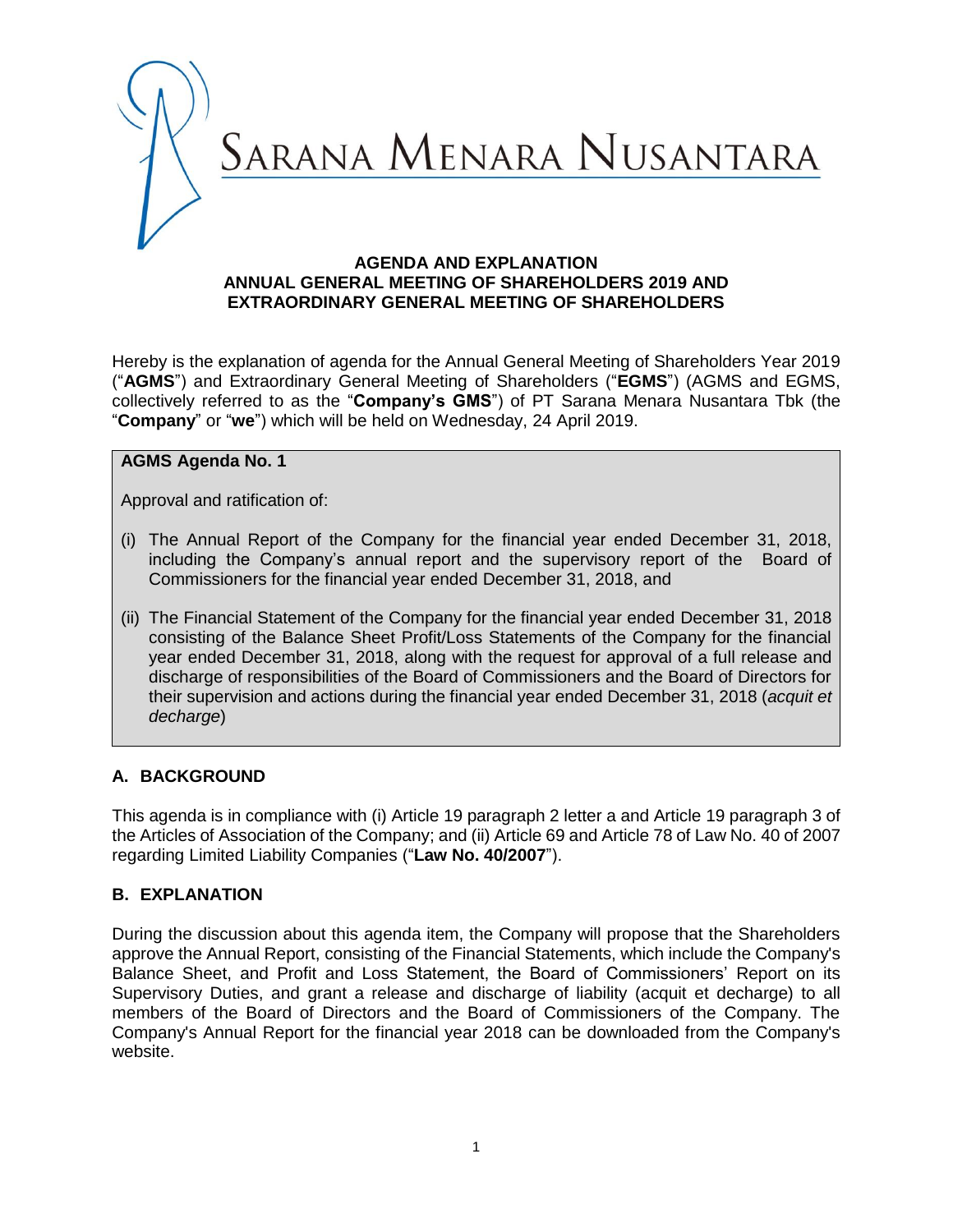# **C. SUPPORTING DATA**

Shareholders may view and download the 2018 Annual Report of the Company and the 2018 Consolidated Financial Statements on our web site by using the following links:

Link 1: 2018 [Annual Report of the](http://www.ptsmn.co.id/assets/files/SMN/rupssummon/Link_1_-_Laporan_Tahunan_TOWR_31_Desember_2018.pdf) Company Link 2: 2018 [Consolidated Financial Statements of the Company](http://www.ptsmn.co.id/assets/files/SMN/rupssummon/Link_2_-_Laporan_Keuangan_TOWR_31_Desember_2018.pdf)

# **AGMS Agenda No. 2**

Appropriation of the Company's profits for the financial year ended 31 December 2018

# **A. BACKGROUND**

This agenda is in compliance with (i) Article 19 paragraph 2 letter b and Article 24 of the Articles of Association of the Company; and (ii) Article 70 and Article 71 of Law No. 40/2007.

# **B. EXPLANATION**

In compliance with (i) Article 19 paragraph 2 letter b and Article 24 of the Articles of Association of the Company; and (ii) Article 70 and Article 71 of Law No. 40/2007, the Company will propose to AGMS to approve the appropriation of the Company's net profit for the year ended on December 31, 2018.

### **AGMS Agenda No. 3**

Determination of the remuneration and allowance for members of the Board of Directors and Board of Commissioners of the Company for the financial year of 2019.

# **A. BACKGROUND**

This agenda is in compliance with (i) Article 11 paragraph 6 and Article 14 paragraph 6 of the Articles of Association of the Company; and (ii) Article 96 and Article 113 of Law No. 40/2007.

# **B. EXPLANATION**

The remuneration paid to the Board of Directors and the Board of Commissioners for the prior year amounted to IDR5,688,003,760 and IDR3,708,258,063, respectively. In order to determine the salaries of the members of our Board of Directors and Board of Commissioners this year, effective from the closing of today's AGMS up to the closing of next year's AGMS, the Company is proposing that shareholders delegate the final determination of compensation to the Company's controlling shareholder i.e., PT Sapta Adhikari Investama. The controlling shareholder of the Company will determine such remuneration by taking into consideration the proposal from the Board of Commissioners. The Board of Commissioners will base its proposal pursuant to the Remuneration and Nomination Committee's recommendation. The total remuneration for the coming year will be based on, among other things, the Indonesian inflation rate in 2017, as measured by the Indonesia Bureau of Statistics (BPS), the applicable remuneration for similar positions within the Company's industry, and the duties and responsibilities of the members of the Board in connection with the Company's performance.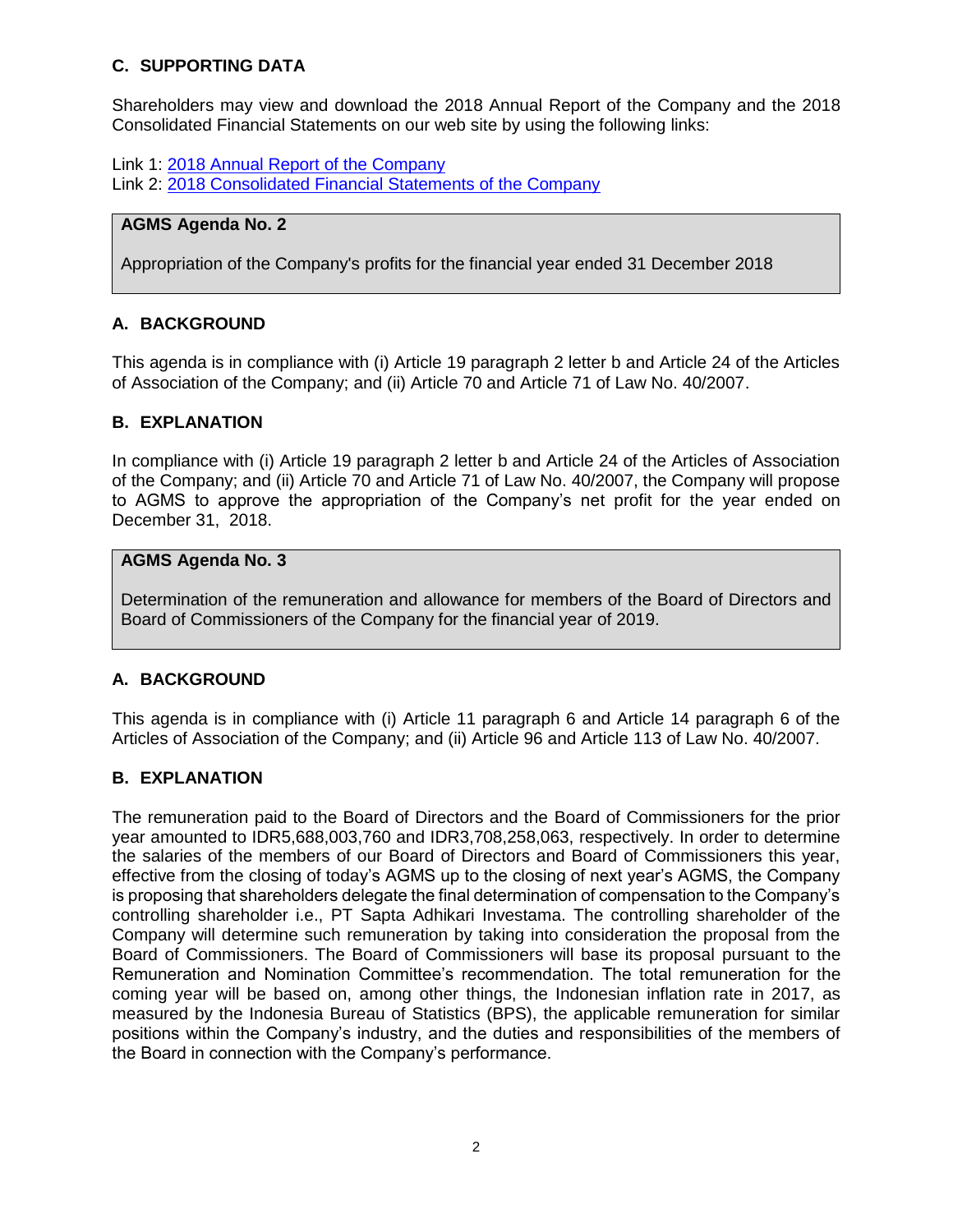## **AGMS Agenda No. 4**

Approval on the request of resignation from a member of the Board of Commissioner and appointment of the new member of the Board of Commissioner.

# **A. BACKGROUND**

This agenda is in compliance with (i) Article 8 and Article 9 jo. Article 27 of the Financial Services Authority Regulation No. 33/POJK.04/2014 regarding the Board of Directors and the Board of Commissioners of Public Companies ("POJK 33/2014") and the suggestions from the Remuneration and Nomination Committee based on the Minutes of the Meeting of the Remuneration and Nomination Committee dated 25 March 2019.

# **B. EXPLANATION**

In relation to resignation request from Alexander Rusli from his seat as the Independent Commissioner of the Company, the Company hereby asks the approval from AGMS to approve such resignation request. Further, the Company will also asks the approval from AGMS to appoint the new Independent Commissioner, namely Honggo Widjojo Kangmasto. Shareholders may see the profile of the new Board of Commissioners member using the following link:

Link 3: [Profile of Honggo Widjojo Kangmasto](http://www.ptsmn.co.id/assets/files/SMN/rupssummon/Link_3_-_Profil_Honggo_Widjojo_Kangmasto.pdf)

# **AGMS Agenda No. 5**

Appointment of the Registered Public Accounting Firm (including the Registered Public Accountant practicing through such Registered Public Accounting Firm) to audit the Company's books and accounts for the financial year ended 31 December 2019.

# **A. BACKGROUND**

This agenda is made to comply with (i) Article 17 and Article 19 paragraph 2 letter c of the Articles of Association of the Company; (ii) Article 68 of Law No. 40/2007; and (iii) Article 36A of OJK Regulation No. 10/POJK.04/2017 regarding an Amendment to Regulation No.32/POJK.04/2014 on General Meetings of Shareholders of Public Companies and (iv) Article 13 paragraph 1 of OJK Regulation No. 13/POJK.3/2017 on the Use of Public Accountant and Public Accountant Office in the Financial Services Activities.

# **B. EXPLANATION**

The Company will propose to the AGMS to grant the power and authority to the Company's Board of Commissioners to appoint, to fix the amount of fees, and to determine other requirements, of the Registered Public Accounting Firm having international reputation (including the Registered Public Accountants belonging to that Registered Public Accounting Firm) which will audit the Company's Consolidated Financial Statements for the financial year ended on December 31, 2019 with due observance of recommendation from the Audit Committee and the prevailing laws and regulations in Indonesia, including, among others, Capital Markets regulations.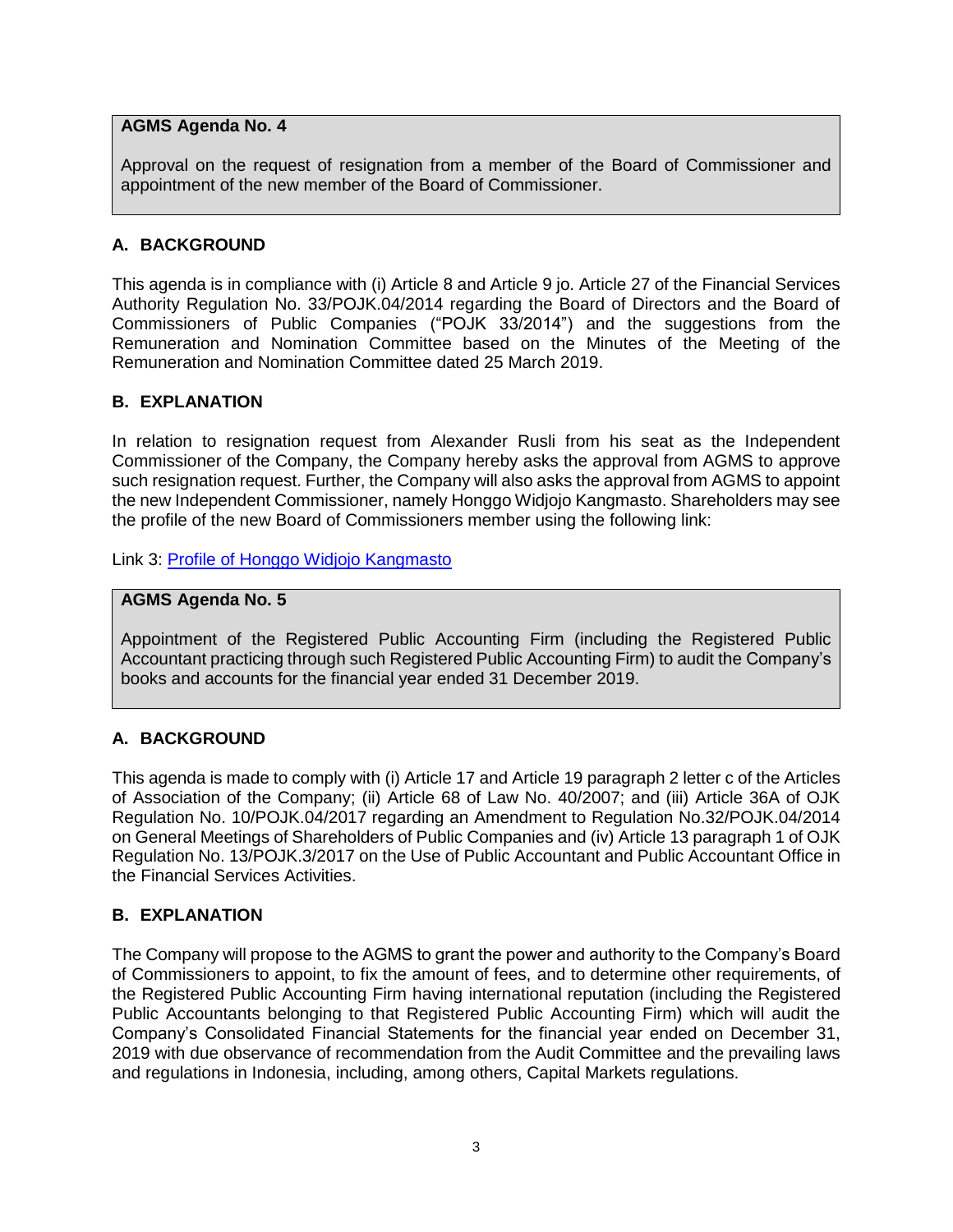### **AGMS Agenda No. 6**

Grant of powers and authority to the Board of Directors to pay interim dividends for the financial year ended 31 December 2018.

# **A. BACKGROUND**

This agenda item is in compliance with (i) Article 19 paragraph 2 letter b and Article 24 of the Articles of Association of the Company; and (ii) Article 71 – 72 of Law No. 40/2007.

### **B. EXPLANATION**

During the discussion about this agenda item, the Company will propose that the AGM grant powers and authority to the Board of Directors of the Company, subject to the approval of the Board of Commissioners of the Company, if the Company's financial condition permits, to stipulate and pay interim dividends/the dividends for the financial year 2019.

# **EGMS Agenda**

Approval on the plan to adjust Article 3 of the Company's Articles of Association on the Company's Purposes, Objectives and Business Activities, in accordance with the Indonesia Standard Industrial Classification Year 2017 (*Klasifikasi Baku Lapangan Usaha Indonesia Tahun* 2017 or KBLI 2017).

#### **BACKGROUND AND EXPLANATION**

In this agenda, the Company will asks the approval from EGMS to adjust Article 3 of the Company's Articles of Association on the Company's Purposes, Objectives and Business Activities, in accordance with the Indonesia Standard Industrial Classification Year 2017 (KBLLI 2017)

Adjustment on the Article 3 of the Company's Articles of Association is as follows:

| <b>Article 3</b>                                                                                                                                                                                                             | <b>Article 3</b>                                                                                                                                                                                               |
|------------------------------------------------------------------------------------------------------------------------------------------------------------------------------------------------------------------------------|----------------------------------------------------------------------------------------------------------------------------------------------------------------------------------------------------------------|
| The purposes and objectives of the Company<br>are: to conduct the business in the field of<br>services, except the services in the field of law<br>tax and to make investment or<br>and<br>participation in other companies. | The purposes and objectives of the Company<br>are: to conduct the business in the field of<br>management consultation activities, holding<br>company activities and telecommunication<br>central construction. |
| achieve the above<br>To<br>purposes and<br>objectives, the Company may engage in the<br>following business activities:                                                                                                       | To achieve the above<br>purposes<br>and<br>objectives, the Company may engage in the<br>following business activities:                                                                                         |
| (a)<br>The main business activities of the<br>Company, namely to do business in<br>of<br>services<br>field<br>the.<br>and                                                                                                    | a. The main business activities<br>the<br>of<br>company are:                                                                                                                                                   |
| including<br>investment,<br>but<br>not                                                                                                                                                                                       | (1) To conduct the business of management                                                                                                                                                                      |